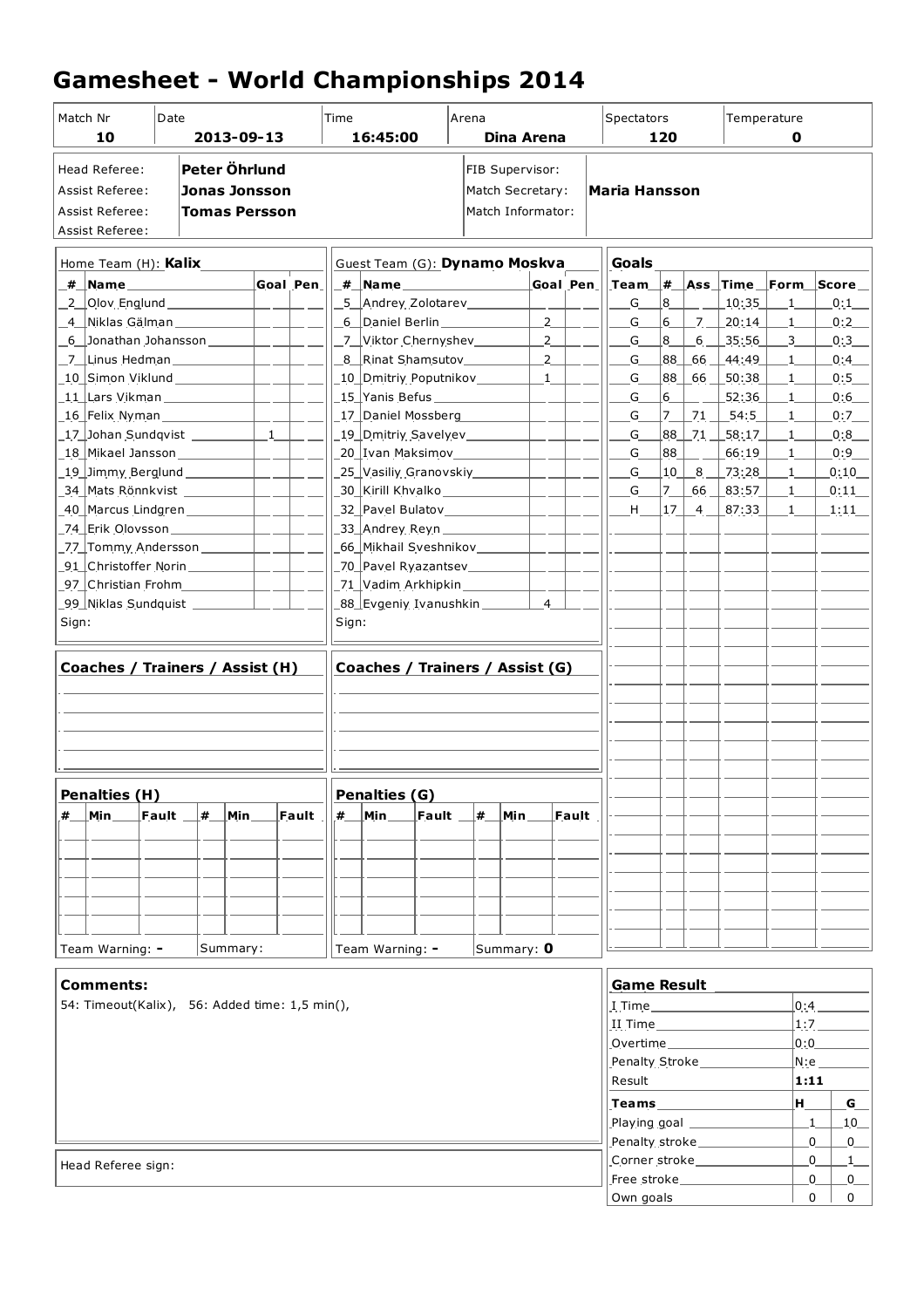## **Gamelogg - World Championships 2014**

| Match Nr                                                          | Date           |                                                        | Time     | Arena |                                                                                                                                                                                                                                | Home          | Guest                                                                                                                                                                                                                          |  |  |
|-------------------------------------------------------------------|----------------|--------------------------------------------------------|----------|-------|--------------------------------------------------------------------------------------------------------------------------------------------------------------------------------------------------------------------------------|---------------|--------------------------------------------------------------------------------------------------------------------------------------------------------------------------------------------------------------------------------|--|--|
| 10                                                                |                | 2013-09-13                                             | 16:45:00 |       | Dina Arena                                                                                                                                                                                                                     | Kalix         | <b>Dynamo Moskva</b>                                                                                                                                                                                                           |  |  |
| Head Referee:<br><b>Assist Referee:</b><br><b>Assist Referee:</b> |                | Peter Öhrlund<br>Jonas Jonsson<br><b>Tomas Persson</b> |          |       | FIB Supervisor:<br>Match Secretary:<br>Match Informator:                                                                                                                                                                       | Maria Hansson |                                                                                                                                                                                                                                |  |  |
| Assist Referee:                                                   |                |                                                        |          |       |                                                                                                                                                                                                                                |               |                                                                                                                                                                                                                                |  |  |
| Time:                                                             | <b>Result:</b> | Event:                                                 |          |       | Player/Team:<br><b>Game starts</b>                                                                                                                                                                                             |               |                                                                                                                                                                                                                                |  |  |
| 2                                                                 |                | Freestroke                                             |          | Kalix |                                                                                                                                                                                                                                |               |                                                                                                                                                                                                                                |  |  |
| 5                                                                 |                | Freestroke                                             |          | Kalix |                                                                                                                                                                                                                                |               |                                                                                                                                                                                                                                |  |  |
| 5                                                                 |                | Freestroke                                             |          | Kalix |                                                                                                                                                                                                                                |               |                                                                                                                                                                                                                                |  |  |
| 10                                                                | $0 - 1$        | Goal                                                   |          |       |                                                                                                                                                                                                                                |               | Rinat Shamsutov, Dynamo Moskva                                                                                                                                                                                                 |  |  |
| 12                                                                |                | Freestroke                                             |          | Kalix |                                                                                                                                                                                                                                |               |                                                                                                                                                                                                                                |  |  |
| 16                                                                |                | Shot on goal                                           |          |       | Dynamo Moskva en al control de la control de la control de la control de la control de la control de la control de la control de la control de la control de la control de la control de la control de la control de la contro |               |                                                                                                                                                                                                                                |  |  |
| 17                                                                |                | Freestroke                                             |          | Kalix |                                                                                                                                                                                                                                |               |                                                                                                                                                                                                                                |  |  |
| 20                                                                | $0 - 2$        | Goal<br>Assist:                                        |          |       | Daniel Berlin, Dynamo Moskva                                                                                                                                                                                                   |               | Viktor Chernyshev, Dynamo Moskva                                                                                                                                                                                               |  |  |
| 22                                                                |                | Freestroke                                             |          |       |                                                                                                                                                                                                                                |               | Dynamo Moskva en al control de la control de la control de la control de la control de la control de la control de la control de la control de la control de la control de la control de la control de la control de la contro |  |  |
| 24                                                                |                | Freestroke                                             |          | Kalix |                                                                                                                                                                                                                                |               |                                                                                                                                                                                                                                |  |  |
| 30                                                                |                | Freestroke                                             |          | Kalix |                                                                                                                                                                                                                                |               |                                                                                                                                                                                                                                |  |  |
| 31                                                                |                | Freestroke                                             |          | Kalix |                                                                                                                                                                                                                                |               |                                                                                                                                                                                                                                |  |  |
| 31                                                                |                | Shot on goal                                           |          |       |                                                                                                                                                                                                                                |               |                                                                                                                                                                                                                                |  |  |
| 32                                                                |                | Freestroke                                             |          |       | Dynamo Moskva                                                                                                                                                                                                                  |               |                                                                                                                                                                                                                                |  |  |
| 35                                                                | $0 - 3$        | Goal (corner)<br>Assist:                               |          |       | Rinat Shamsutov, Dynamo Moskva<br>Daniel Berlin, Dynamo Moskva                                                                                                                                                                 |               |                                                                                                                                                                                                                                |  |  |
| 37                                                                |                | Freestroke                                             |          | Kalix |                                                                                                                                                                                                                                |               |                                                                                                                                                                                                                                |  |  |
| 38                                                                |                | Freestroke                                             |          |       | Dynamo Moskva en al controllado de la controllado de la controllado de la controllado de la controllado de la                                                                                                                  |               |                                                                                                                                                                                                                                |  |  |
| 39                                                                |                | Freestroke                                             |          | Kalix |                                                                                                                                                                                                                                |               |                                                                                                                                                                                                                                |  |  |
| 40                                                                |                | Shot on goal                                           |          |       | Dynamo Moskva                                                                                                                                                                                                                  |               |                                                                                                                                                                                                                                |  |  |
| 44                                                                | $0 - 4$        | Goal<br>Assist:                                        |          |       | Evgeniy Ivanushkin, Dynamo Moskva<br>Mikhail Sveshnikov, Dynamo Moskva                                                                                                                                                         |               |                                                                                                                                                                                                                                |  |  |
|                                                                   |                |                                                        |          |       | <b>First half ends</b><br><b>Second half starts</b>                                                                                                                                                                            |               |                                                                                                                                                                                                                                |  |  |
| 46                                                                |                | Freestroke                                             |          | Kalix |                                                                                                                                                                                                                                |               |                                                                                                                                                                                                                                |  |  |
| 49                                                                |                | Freestroke                                             |          | Kalix |                                                                                                                                                                                                                                |               |                                                                                                                                                                                                                                |  |  |
| 50                                                                | $0 - 5$        | Goal<br>Assist:                                        |          |       | Evgeniy Ivanushkin, Dynamo Moskva<br>Mikhail Sveshnikov, Dynamo Moskva                                                                                                                                                         |               |                                                                                                                                                                                                                                |  |  |
| 52                                                                |                | Shot on goal                                           |          |       | Dynamo Moskva                                                                                                                                                                                                                  |               |                                                                                                                                                                                                                                |  |  |
| 52                                                                | $0 - 6$        | Goal                                                   |          |       | Daniel Berlin, Dynamo Moskva                                                                                                                                                                                                   |               |                                                                                                                                                                                                                                |  |  |
| 54                                                                | $0 - 7$        | Goal                                                   |          |       | Viktor Chernyshev, Dynamo Moskva                                                                                                                                                                                               |               |                                                                                                                                                                                                                                |  |  |
|                                                                   |                | Assist:                                                |          |       | Vadim Arkhipkin, Dynamo Moskva                                                                                                                                                                                                 |               |                                                                                                                                                                                                                                |  |  |
| 54                                                                |                | Timeout                                                |          | Kalix |                                                                                                                                                                                                                                |               |                                                                                                                                                                                                                                |  |  |
| 56                                                                |                | Added time: 1,5 min                                    |          |       |                                                                                                                                                                                                                                |               |                                                                                                                                                                                                                                |  |  |
| 58                                                                | $0 - 8$        | Goal<br>Assist:                                        |          |       | Evgeniy Ivanushkin, Dynamo Moskva<br>Vadim Arkhipkin, Dynamo Moskva                                                                                                                                                            |               |                                                                                                                                                                                                                                |  |  |
| 59                                                                |                | Freestroke                                             |          |       | Dynamo Moskva                                                                                                                                                                                                                  |               |                                                                                                                                                                                                                                |  |  |
| 60                                                                |                | Freestroke                                             |          | Kalix |                                                                                                                                                                                                                                |               |                                                                                                                                                                                                                                |  |  |
| 62                                                                |                | Freestroke                                             |          | Kalix |                                                                                                                                                                                                                                |               |                                                                                                                                                                                                                                |  |  |
| 66                                                                | $0 - 9$        | Goal                                                   |          |       |                                                                                                                                                                                                                                |               | Evgeniy Ivanushkin, Dynamo Moskva <b>Martin Marson Adamson</b>                                                                                                                                                                 |  |  |
| 69                                                                |                | Freestroke                                             |          |       | Dynamo Moskva                                                                                                                                                                                                                  |               |                                                                                                                                                                                                                                |  |  |
| 73                                                                | $0 - 10$       | Goal<br>Assist:                                        |          |       | Dmitriy Poputnikov, Dynamo Moskva<br>Rinat Shamsutov, Dynamo Moskva                                                                                                                                                            |               |                                                                                                                                                                                                                                |  |  |
| 74                                                                |                | Freestroke                                             |          |       | Dynamo Moskva en al controllado de la controllado de la controllado de la controllado de la controllado de la                                                                                                                  |               |                                                                                                                                                                                                                                |  |  |
| 76                                                                |                | Freestroke                                             |          | Kalix |                                                                                                                                                                                                                                |               |                                                                                                                                                                                                                                |  |  |
| 76                                                                |                | Freestroke                                             |          | Kalix |                                                                                                                                                                                                                                |               |                                                                                                                                                                                                                                |  |  |
| 77                                                                |                | Freestroke                                             |          | Kalix |                                                                                                                                                                                                                                |               |                                                                                                                                                                                                                                |  |  |